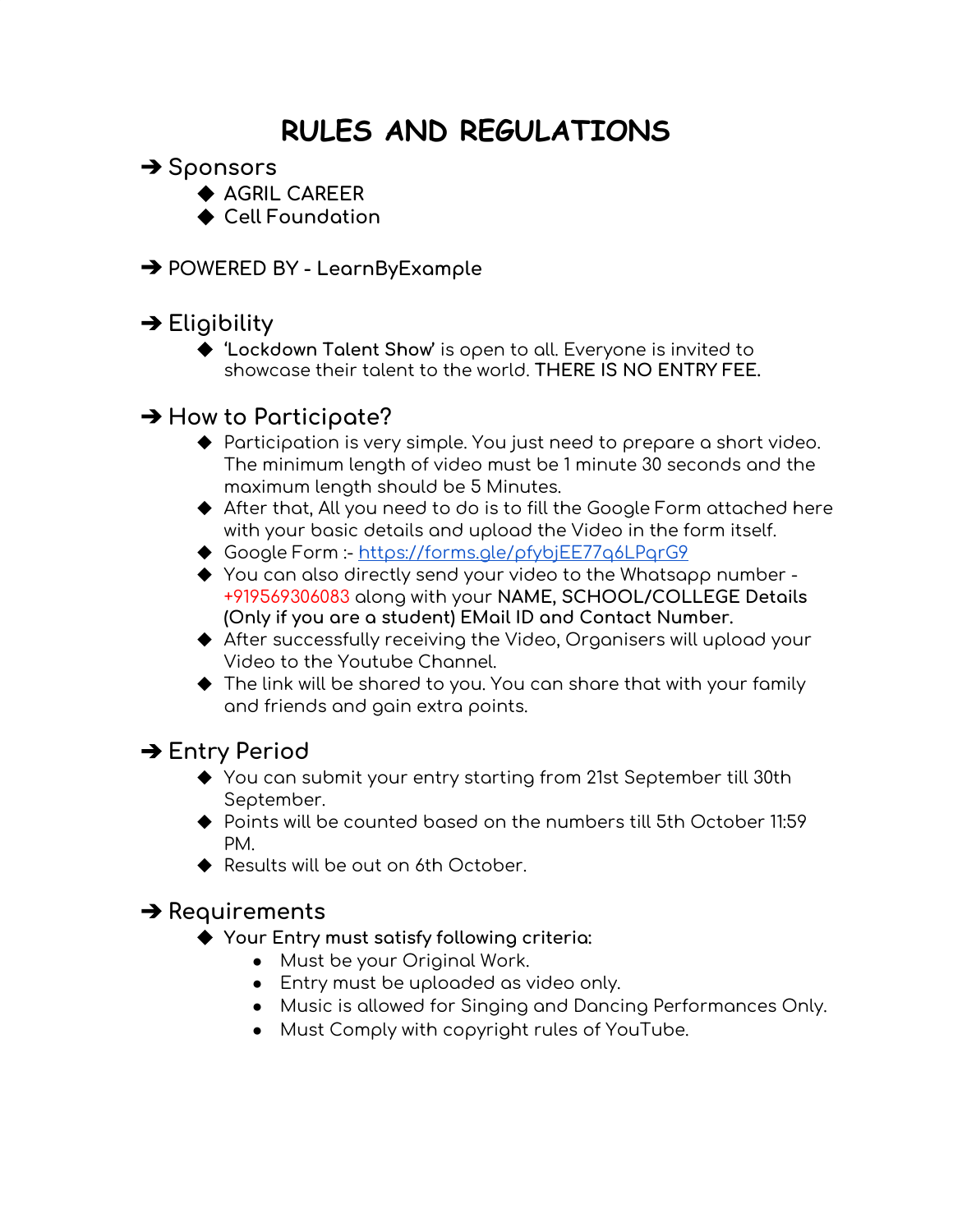- ◆ **You Should refrain from**
	- Using Any third Party apps.
	- Using defamatory Statements.
	- Including threats to any person, place, business or group.

#### ➔ **Winner Selection**

- $\blacklozenge$  Top 3 Participants having the highest points will be awarded with Prizes.
- ◆ **Scoring System**
	- **● For Each Successful Entry - +100 Points**
	- **● For Each View on Video - +5 Points**
	- **● For Each Like on Video - +10 Points**
	- **● For Each Subscription through Video - +25 Points**
	- **● Make sure that you subscribe to the channel while watching your performance video, not any other video or not by searching the channel name.**



## ➔**Prizes**



- ◆ **2nd Position - ₹ 2000**
- ◆ **3rd Position - ₹ 1000**